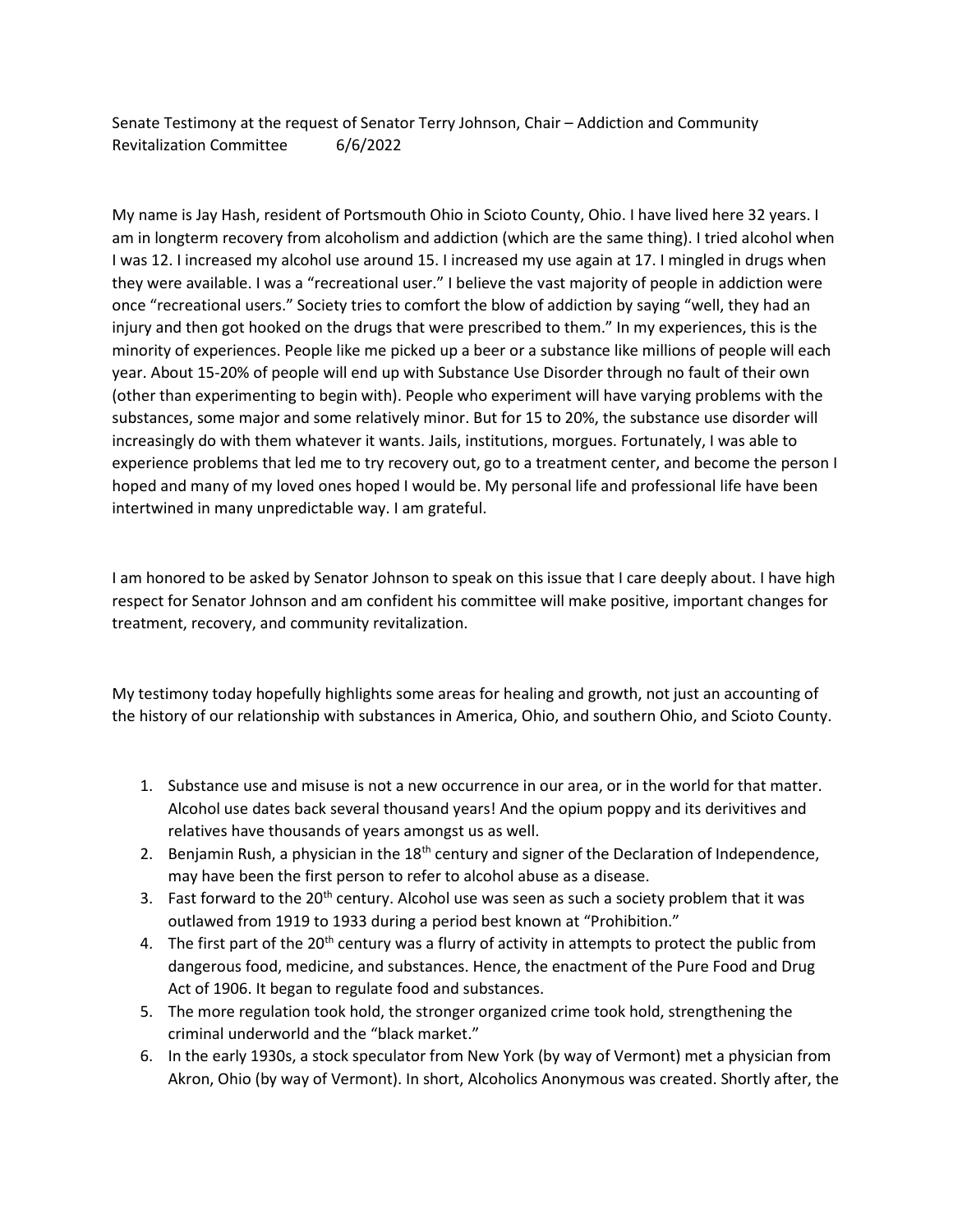first recovery textbook was written entitled "Alcoholics Anonymous." Millions have recovered since.

- 7. In the 1950s, the American Medical Association stated the alcoholism was a disease.
- 8. From the 1950 through the present day, 12 step programs, hospitals, treatment centers started to impact alcoholism and addiction.
- 9. In the 1980s, the war on drugs reduced the drugs available but also strengthened the "black market" both nationally and internationally. Demand for drugs was impacted, but marginally.
- 10. In the 1990s, extended release oxycodone became available and most believe it was marketed as not addictive. We all know this is not the case.
- 11. Locally, people became addicted. The jails and hospitals and morgues were very busy.
- 12. Slowly, treatment centers began to expand to meet the increasing treatment demands.
- 13. From around 1997 to 2010, oxycodone became so accessible that is was easier to get oxycodone than it was to buy a 6 pack of beer. The transition from alcohol, marijuana, and cocaine, among some groups had begun.
- 14. Overdose death rates climbed. Pill mills proliferated. And, so did the waitlists to get into quality hospital detoxes, residential treatment, and outpatient services.
- 15. Medicaid expanded in many states starting around 2011 to 2013. This was a lifesaver to many! This has, no doubt, saved millions of this and last generation. And, hopefully, for generations to come.
- 16. With expansion, however, came challenges. New treatment centers started. The quality of these treatment centers widely varied. Some were unchecked and were primarily business oriented instead of recovery oriented.
- 17. As the number of addiction treatment providers increased, those charged with oversight could not have anticipated the amount of oversight needed of the new providers, some of which had no background in addiction treatment. Even if they had anticipated the amounts and types of oversight needed, their budgets did not proportionately match the oversight needed.
- 18. To compound matters, somewhere along the way, Alcohol Drug and Mental Health Service agencies were removed as overseers of agencies that provided services and billed Ohio Medicaid.
- 19. So, a large gap appears to exist between the former structure of oversight and the current one. In that gap, providers are starting, getting certified, and are not getting visited until their scheduled 3-year re-certification.
- 20. The increased access to treatment was needed! But, with the goal of increased access, there have been some unintended consequences. There have been and continue to be treatment providers that have underperformed, not achieved desired outcomes, and have even committed fraud.
- 21. This, unfortunately, has given the treatment provider profession a 'black eye' and it isn't deserved. In counseling terms, this is what we call and "over generalization." If one treatment provider is not good, then they all are!
- 22. "Fast forward" to the present. Many of us are scratching and clawing our way toward recovery for our citizens. We love them and care for them. We are constantly answering the phone, arranging admissions, working with a wide variety of referring offices. There are many challenges! But, we are facing them with a mission in our hearts and minds. To be there for our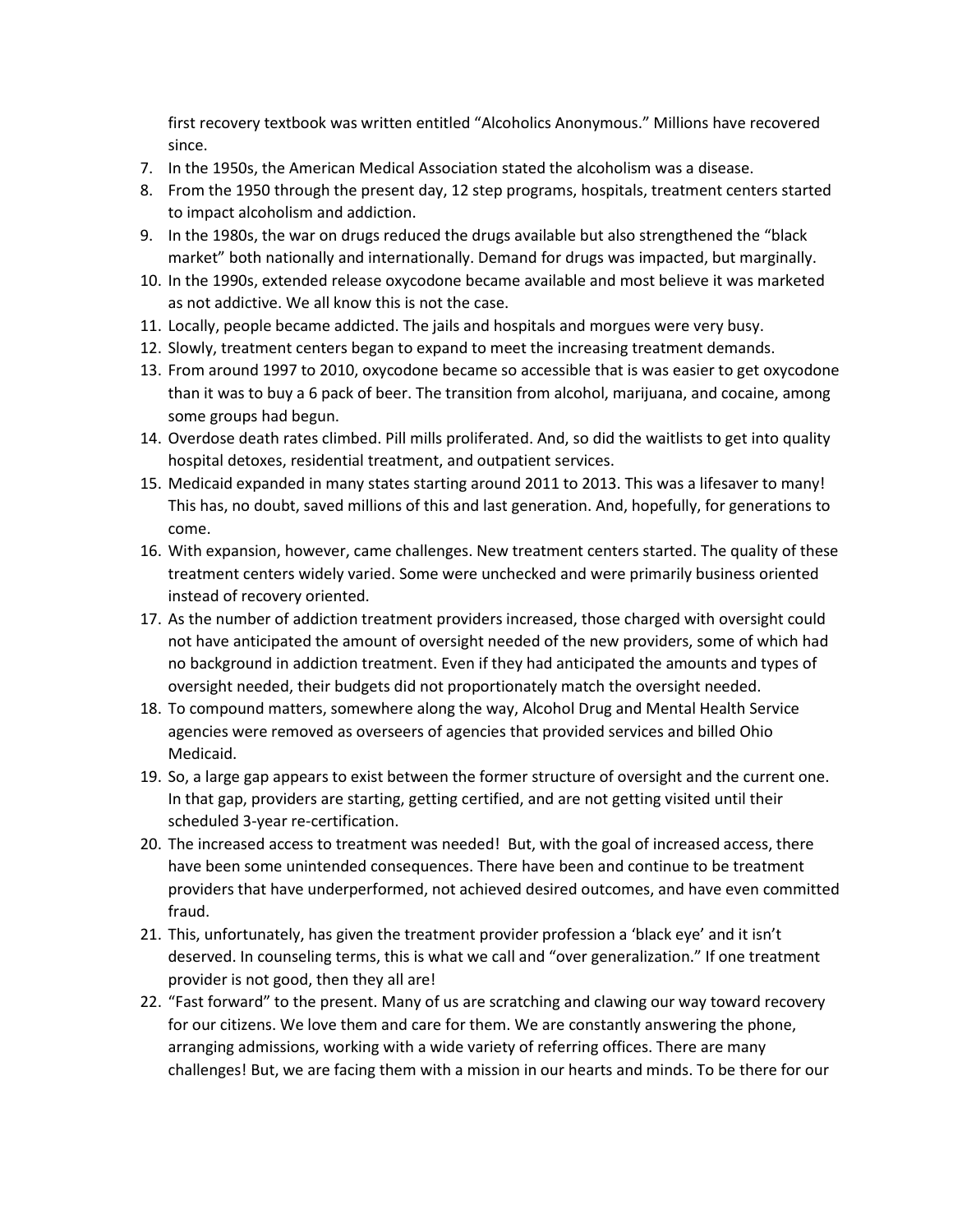citizens and neighbors. We want to provide the best care possible, a care that we would wish for those we love the most!

- 23. We are now bumping our collective heads against ourselves! If the stigma of substance use and mental health disorders wasn't enough, there is a new stigma gaining steam…against the providers who provide the counseling, case management, detox, residential treatment, and other services.
- 24. But some of this reputation has been earned by a handful of substandard providers.
- 25. Please remember that our agency and many, many agencies across the State of Ohio are extremely motivated and committed to being excellent addiction and mental health treatment providers.
- 26. Access to treatment is very good in our area! There are a number of providers with capacity to treat our citizens and neighbors. However, as our area has become saturated or possibly oversaturated with addiction providers, many of our existing agencies are left with dangerously low census that don't support a prudent business model. So, if left unchecked, the number of providers will continue to increase, the expected demand for services will not support existing models for capacity, in effect weakening the business position of all providers causing:
	- a. Providers may try to support their existing business model by searching for clients in areas further and further away than our home citizens and neighbors. (this already happens)
	- b. Some providers may have a weakened business model leading to reduction in expenses, cutting corners, less adherence to treatment standards, etc.
	- c. The community will be less and less supportive to a formerly respected and needed treatment option. If the industry doesn't "police" itself, then the community will attempt to do it through a variety of methods, some of which will be and have been harmful to the efforts toward recovery (i.e. stigma toward clients and all treatment providers).
- 27. Probably the most harmful practice is the denial many have of the prevalence of addiction in Scioto County, Ohio, and the United States. Our position with various health indices steadily places us in the  $84<sup>th</sup>$  through  $88<sup>th</sup>$  county in Ohio. The increase in treatment centers has not caused this. These indicators were present before and still exist today.
- 28. The encouragement I have for our community and those that are working to face challenges and revitalize our communities is to:
	- a) Acknowledge our challenges and our successes. Work together to accurately identify problems, areas for improvement, and successful practices that can be shared.
	- b) Embrace transparency in identifying and recovering from our problems.
	- c) Respect and support one another despite our differences.
	- d) Consider a revision of the current schedule, practice, and budget of the respective oversight bodies such as the Ohio Department of Mental Health and Addiction Services (OMHAS), Ohio Department of Medicaid, Ohio Counselor Social Worker Marriage and Family Therapist Board, Ohio Chemical Dependency Professionals Board, and the Alcohol Drug and Mental Health Services county boards.
	- e) Work on understanding that our addiction problem very much mirrors much of our society's "successes" and our resultant expectations. We expect everything to happen fast and we